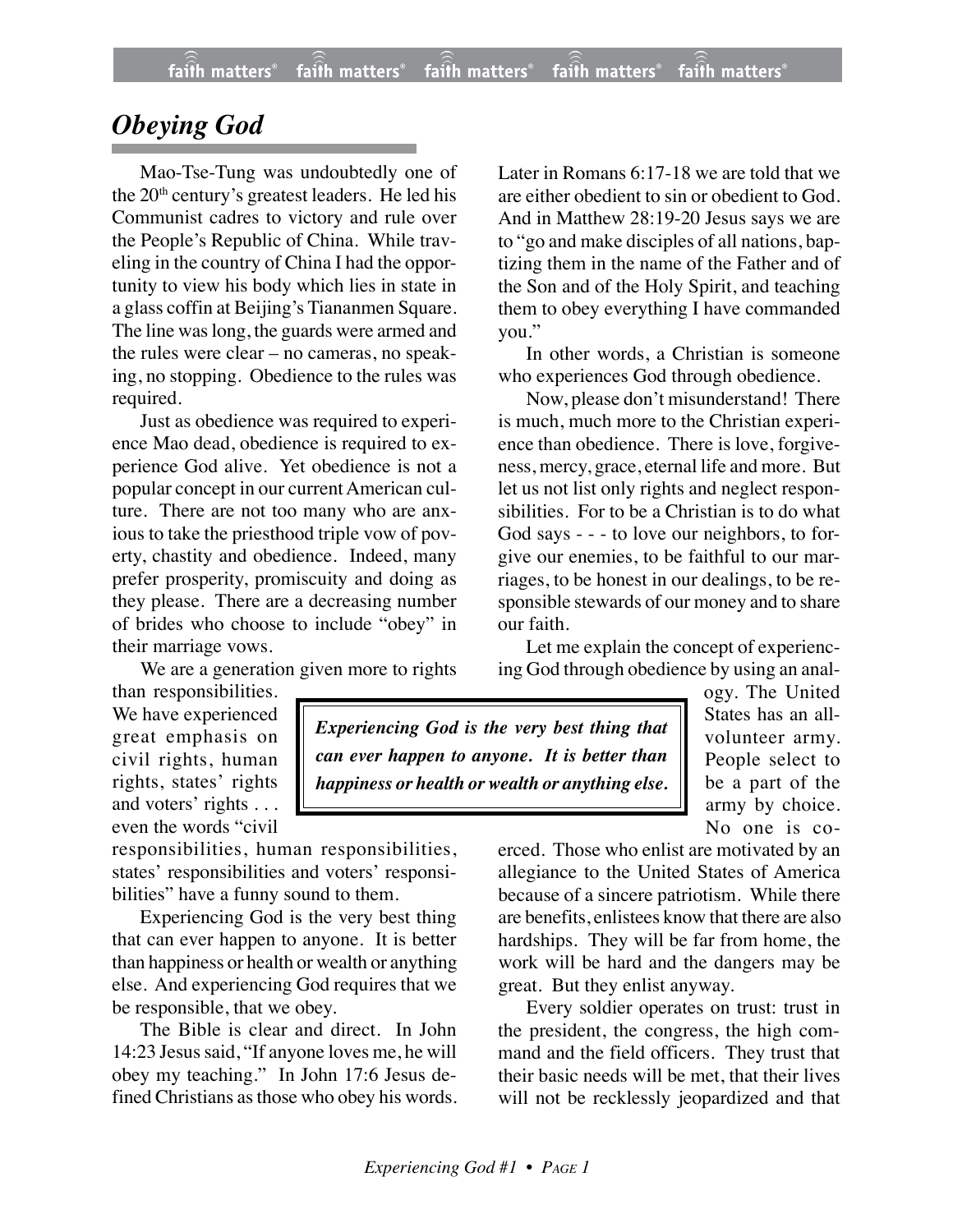they will be treated with dignity and respect.

Trust assumes that the leaders are both competent and compassionate. Trust is a surrender of rights. It is believing in someone else to make the strategic decisions for you.

To be a soldier means sacrifice. Couples have postponed their weddings or sacrificed the large wedding they had dreamed of so that they could quickly get married before the groom was called into active duty. Employees have left their jobs. Mothers have turned over the care of their babies to others because today it is not just young men going into the military.

Sacrifice is saying that being a soldier is more important than being a husband, wife, parent, employee or employer. Sacrifice says that personal priorities and personal happiness must give way to something and someone else.

Discipline is essential for an army. There must be rules and the rules must be kept. Discipline means relinquishing rights, changing schedules, being uncomfortable, behaving out of group interest more than personal interest.

There will be difficulties. Military life is not easy. It can be uncomfortable. In war there is not the luxury of self-interest, selffulfillment, personal gain or individual choice. War brings long hours, poorer food, distant travel, strained relationships, personal stress, sickness, injury and sometimes death.

Orders must be obeyed. They do not always make sense. All of the information is never available. Explanations may not be offered. Arguments cannot be tolerated. The soldier cannot say, "I don't feel like it", or "You need to accept me the way I am, and I'm not into taking orders."

Without obedience, armies cannot function. It would be chaos. Every soldier who disobeys risks the lives of others. No objective could be reached and no battles could be won. Obedience means doing what is ordered when it is ordered.

One of the concepts of the military academies is to learn to obey the smallest order. At the United States Air Force Academy freshmen are called "Doolies" from the Greek word "doulos" which means slave. They learn to obey what superiors say. Any soldier who cannot obey in training cannot be trusted to obey in battle.

The goal is victory. The dread is defeat. Victories are not won merely by obedience. Victory requires superior force, superior strategy and superior command. But victory never comes to a disobedient army!

To be a Christian is to enlist in the cause of Jesus Christ, to voluntarily follow him. No one is coerced. The Christian army is an allvolunteer army. However, there is a fierce spiritual battle going on and there are only two sides. Those who do not enlist for good and for God are by default on the side of sin and Satan.

Trust is essential. To be a Christian is to trust the competence of Christ's command. Christians are convinced that God knows what he is doing, that he always has our best interest at heart and that he always gives correct orders, even when they don't fully make sense to us. Therefore, we surrender our rights to him. We choose to have him make the strategic decisions for us.

Following Jesus Christ requires sacrifice. We do not tend to talk about that a lot. Generally we tend to talk about the benefits of being a Christian. And the benefit list is long. It is a list that includes forgiveness, eternal life, joy, love, relationship with God and more.

But there is also sacrifice! Jesus said in Matthew 16:24, "Take up your cross and follow me!" He said that being a Christian may cost us our family and friends. There are Christians who have sacrificed jobs for Jesus Christ, who have lost loved ones for Jesus Christ, who have surrendered careers and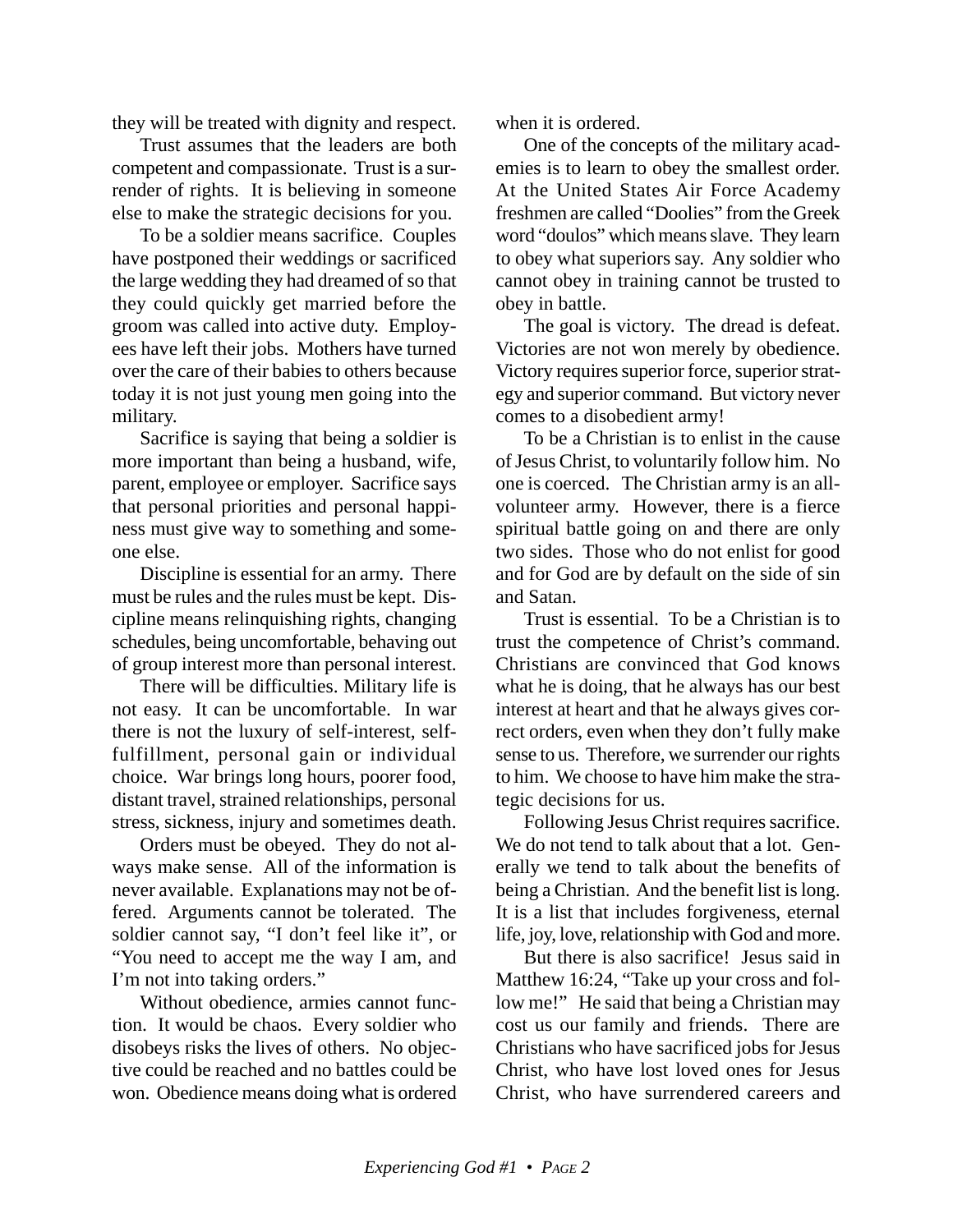wealth and more.

But it's more than a fair trade! The exchange for the sacrifice is always to our advantage. In the famous words of missionary martyr Jim Elliot, "He is no fool who gives what he cannot keep in order to gain what he cannot lose."

To be a Christian also means discipline. Discipline means doing what is right even when it is hard to do. St. Paul wrote to a young recruit in the faith named Timothy in II Timothy 2:4: "No one serving as a soldier gets involved in civilian affairs - he wants to please his commanding officer."

During the Persian Gulf War, women soldiers in the United States Army who were stationed in Saudi Arabia could not wear shortsleeved shirts or short pants even in temperadiscovered the army wasn't always like the movie.

Likewise, some recruits for Christ, including me, become so enthusiastic about the thrill of being a Christian that we fail to mention the difficulties – and then Christians are shocked when the going gets hard.

The fact is that the Christian life is wonderful, but it is also often difficult! That is why Timothy also received these words from Paul in II Timothy 2:3 when he said, "Endure hardship like a good soldier of Jesus Christ."

This long list comes to its primary point with obedience. Just as soldiers obey, so Christians obey. Matthew 28:20 is clear that a disciple of Jesus Christ is someone who "obeys all that he commands."

That concept is so alien to the way we in

tures that topped 110 degrees. They couldn't go places they otherwise would go because women are severely restricted in that part of the world. They relinquished their rights and

practiced discipline because they were soldiers.

Christians do the same. We are willing at times to set aside rights. It may have to do with what we wear or the places we go. It may deal with matters of lifestyle or with relationships. Pleasing our Commander is more important than claiming our rights!

It can be very difficult to be a Christian. Difficulty ranges from inconvenience to death! We march to a different drummer. We have different values. We are not like others. And this often causes problems.

An army recruiter in Minneapolis told me that enlistments soared when the movie PRI-VATE BENJAMIN, starring Goldie Hawn, came out. But he said some new recruits were surprised by the real difficulties faced as they

*Christians are committed to Jesus Christ. …We are committed to obedience – that's what a Christian is. That perspective revolutionizes our whole concept of Christianity.*

our society think that it is hard to grasp. A soldier does not decide where to go and what to do on the basis of happiness or

comfort or convenience. A soldier decides where to go and what to do on the basis of orders.

So it is for Christians. The basis of our decisions on where to live, what job to take, to get married or stay single, to witness or be silent, to be a missionary or stay home is not made on the basis of our happiness, convenience or comfort but rather on the basis of obedience to our Commander.

Christians are committed to Jesus Christ. We pray to ask our orders. We read the Bible to learn his commands. We are committed to obedience – that's what a Christian is. That perspective revolutionizes our whole concept of Christianity.

And the end of it all is victory! We Christians get to share and eternally celebrate the